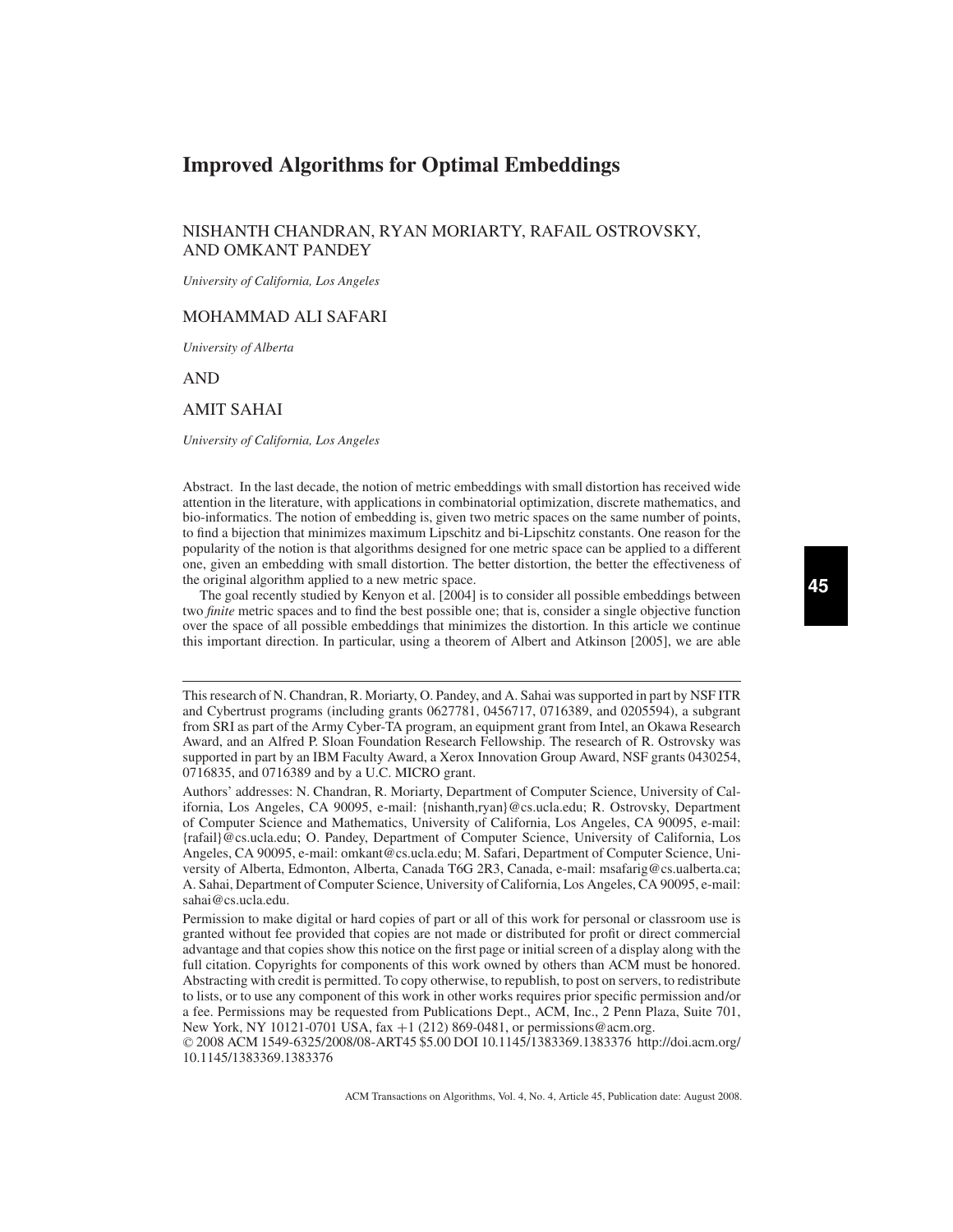to provide an algorithm to find the optimal bijection between two line metrics, provided that the to provide an algorithm to find the optimal bijection between two line metrics, provided that the optimal distortion is smaller than 13.602. This improves the previous bound of  $3 + 2\sqrt{2}$ , solving an open question posed by Kenyon et al. [2004]. Further, we show an inherent limitation of algorithms using the "forbidden pattern" based dynamic programming approach, in that they cannot find optimal using the torbidden pattern based dynamic programming approach, in that they cannot thin optimal distortion is more than  $7 + 4\sqrt{3}$  ( $\simeq$  13.928). Thus, our results are almost optimal for this method. We also show that previous techniques for general embeddings apply to a (slightly) more general class of metrics.

Categories and Subject Descriptors: F.2.2 [**Analysis of Algorithms and Problem Complexity**]: Nonnumerical Algorithms and Problems—*Computations on discrete structures, geometrical problems and computations, pattern matching*

General Terms: Algorithms, Theory

Additional Key Words and Phrases: Optimal metric embeddings, line embeddings, forbidden patterns, metric spaces, shape matching, dynamic programming

#### **ACM Reference Format:**

Chandran, N., Moriarty, R., Ostrovsky, R., Pandey, O., Safari, M. A., and Sahai, A. 2008. Improved algorithms for optimal embeddings. ACM Trans. Algor. 4, 4, Article 45 (August 2008), 14 pages. DOI = 10.1145/1383369.1383376 http://doi.acm.org/10.1145/1383369.1383376

### 1*. Introduction*

For a bijection  $\sigma: U \to V$  between two *n*-point metric spaces  $(U, d)$  and  $(V, d')$ , the expansion of  $\sigma$  is defined as

expansion(
$$
\sigma
$$
) = max  $\max_{x,y \in U, x \neq y}$   $\frac{d'(\sigma(x), \sigma(y))}{d(x, y)}$ .

The distortion  $\sigma$  is defined as follows: dist( $\sigma$ ) = expansion( $\sigma$ ) × expansion( $\sigma^{-1}$ ). The *minimum distortion problem* is to find a bijection σ between two equal-sized finite metric spaces  $(U, d)$  and  $(V, d')$  such that  $dist(\sigma)$  is minimum over all possible bijections.

The minimum distortion problem is interesting to study for both theoretical as well as practical reasons. From a complexity-theoretic point-of-view, it has interesting connections to graph isomorphism [Fortin 1996]. In particular, graph isomorphism on two input graphs *G* and *H* is trivially reduced to deciding if there exists an isometric (i.e., distortion 1) bijection between  $\mathcal{M}_G$  and  $\mathcal{M}_H$ , where  $\mathcal{M}_X$ denotes the shortest-path metrics of a graph *X*.

On the practical side, we note that applications dealing with shape matching and object recognition (e.g., signature matching, character recognition, matching facial features, pattern matching in complicated protein structures, etc.) require good measures of similarity. Distortion is an attractive measure of similarity between two point sets [Akutsu et al. 2003; Hoffmann et al. 1998; Belongie et al. 2002; Chazelle et al. 2003]. From the point-of-view of the aforementioned applications, good algorithms for finding minimum distortion bijection (or optimal bijection) are highly desirable.

Kenyon et al. [2004] show that the minimum distortion problem is NP-hard even to approximate (within a factor of 2), and provide two positive results, described next.

—A polynomial-time algorithm is given for *exactly* finding the minimum distortion bijection between two line metrics if the optimal bijection has distortion strictly bijection between the less than  $3 + 2\sqrt{2}$ .

ACM Transactions on Algorithms, Vol. 4, No. 4, Article 45, Publication date: August 2008.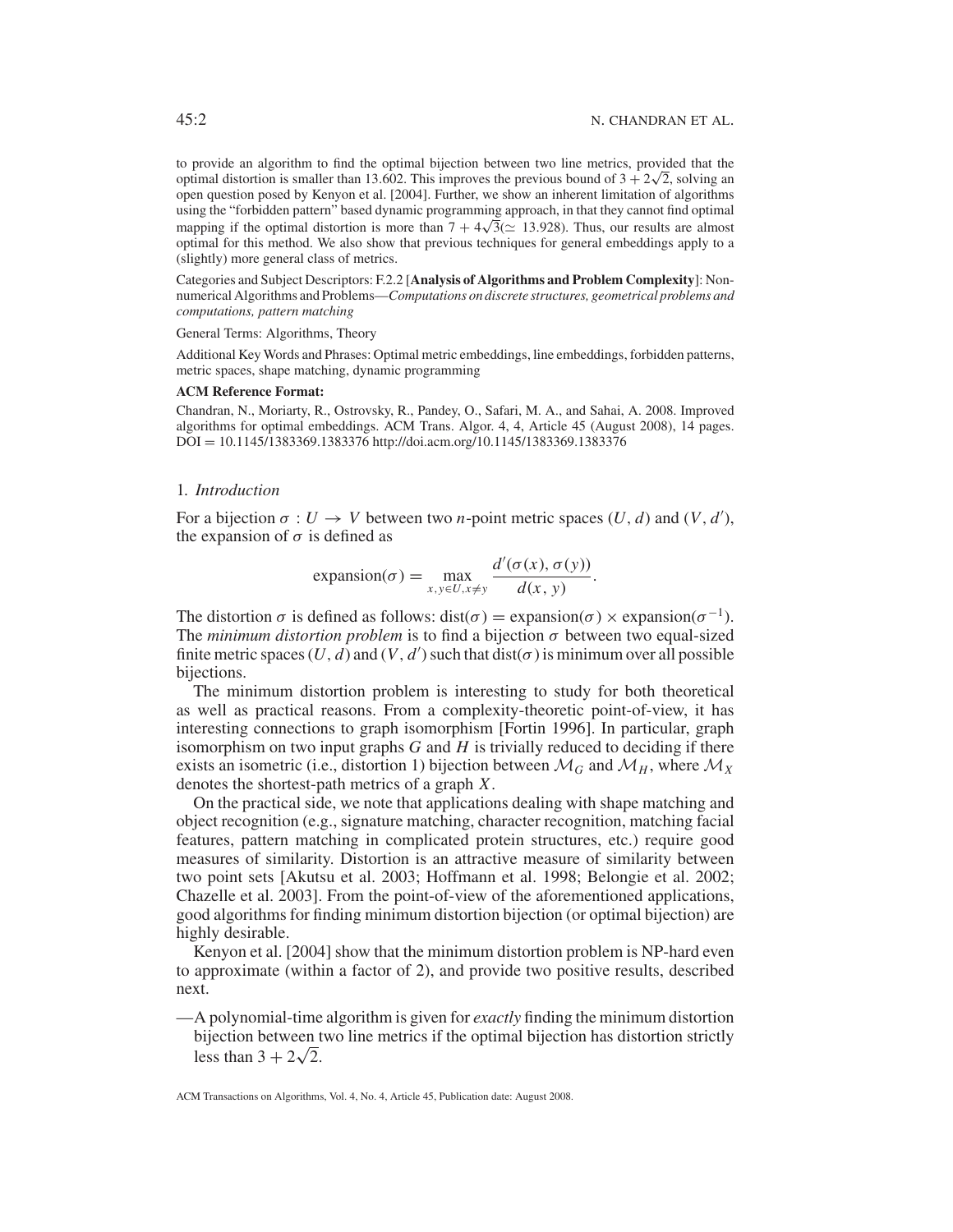—A parameterized polynomial-time algorithm is provided for exactly finding the optimal bijection between a bounded-degree tree metric and an arbitrary unweighted graph metric.

In this article, we improve and generalize the results of Kenyon et al. [2004]. We detail these improvements as follows.

—In particular, we first provide a polynomial-time algorithm for exactly finding an optimal bijection between two line metrics if the optimal bijection has distortion strictly less than 13.602.

To achieve this improvement, we take a more general approach. In particular, Kenyon et al. [2004] look at a single pattern (partial bijection of size 4) and its inverse. They call this pattern a "forbidden pattern". The presence of such its inverse. They call this pattern a "forbidden pattern". The presence of such patterns guarantees high distortion  $(3 + 2\sqrt{2})$ . We generalize this approach and look for patterns of higher sizes whose presence will guarantee even higher distortion. We call these patterns *nonseparable permutations*. Absence of such permutations guarantees that the dynamic programming approach can be applied to find the optimal bijection/permutation.

We note that our nonseparable permutations are actually either the *simple* or the *exceptional* permutations as defined by Albert and Atkinson [2005]. This allows us to use a direct theorem of theirs to conclude that the minimum distortion of families of nonseparable permutations increases with size.

- —Next, based on the idea of families of nonseparable permutations, we are able to design a dynamic programming algorithm which finds a minimum distortion bijection on more instances than given by Kenyon et al. [2004]. Thus our work answers a direct open question posed in Kenyon et al. [2004].
- —We also show a limitation of the forbidden pattern approach, by showing that there exists arbitrarily large families of forbidden patterns with bounded distortion. This lower bound shows the extent to which this approach will be useful and indicates that a new approach must be taken to pass this bound.

We remark that, after the work of Kenyon et al. [2004], most research has focused on either approximating the distortion [Badoiu et al. 2005a, 2005b] or on proving the hardness of approximating it [Hall and Papadimitriou 2005; Papadimitriou and Safra 2005]. Hall and Papadimitriou [2005] show that line embeddings are hard to approximate, even within large factors, when the distortion is high. To the best of our knowledge, there have been no positive results for polynomial time algorithms that *exactly* find the minimum distortion bijection; our results are the first such improvement.

We have recently learned that, independently and concurrent to our work, Kenyon et al. also extended their result on the embedding between two line metrics, using an approach similar to ours. Their algorithm can now handle those cases where the an approach similar to ours. Their algor<br>distortion is less than  $5 + 2\sqrt{6} \simeq 9.90$ .

We also consider the case of embedding a bounded-degree unweighted tree metric into an arbitrary unweighted graph metric. We prove that the algorithm of Kenyon et al. [2004] actually works for a larger class of graphs: unweighted bounded-degree graphs with maximum cycle-length 3. In other words, we show that their algorithm finds an optimal bijection between a bounded-degree graph with maximum cyclelength 3 and an arbitrary unweighted graph metric.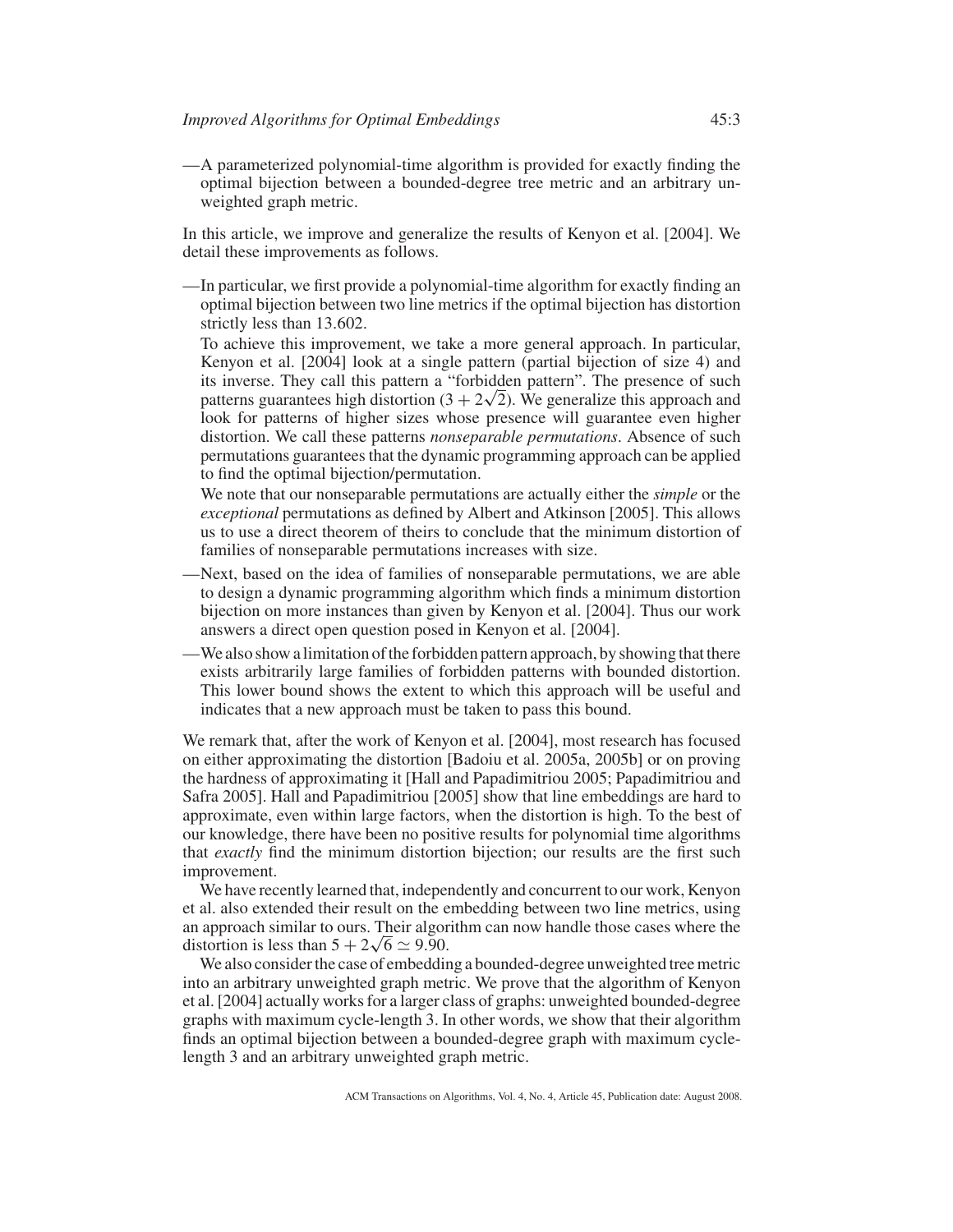

FIG. 1. The 4-separable permutation  $(2, 4, 1, 3)$ .

1.1. RELATED WORK. The problem of embedding distance metrics into geometric spaces has been studied extensively [Kruskal 1964a, 1964b; Shepard 1962a, 1962b; Johnson and Lindenstrauss 2003; Linial 2002]. The minimum distortion problem is a natural variant of the bi-Lipschitz embeddings questions that were initially motivated by the study of Banach spaces.

A problem closely related to minimum distortion is that of minimum bandwidth. Minimum distortion can be viewed as a variation and generalization of the minimum bandwidth problem [Chinn et al. 1982; Diaz et al. 2002]. Good solutions for the latter, however, typically incur very large contraction and hence do not seem useful for solving minimum distortion.

After its introduction, the minimum distortion problem has received considerable attention in the research community. Most of the results, however, have been negative, showing the problem hard to even approximate. Among such results are those of Hall and Papadimitriou, who show the line embedding problem hard to approximate even within large factors if distortion is high [Hall and Papadimitriou 2005], and Papadimitriou and Safra [2005] show the general embedding problem hard to approximate within a factor of 3 in three dimensions.

Due to such results, some research has focused on *approximating* minimum distortion [Badoiu et al. 2005a, 2005b; Hall and Papadimitriou 2005] under certain circumstances (e.g., considering only injections, focusing on alternate definitions of distortion such as additive distortion, etc.). To the best of our knowledge, there have been no positive results on exactly solving the embedding problem with multiplicative distortion as the measure of similarity. After Kenyon et al. [2004], ours are the only positive results for finding an optimal embedding.

### 2*. Line Embeddings*

In this section, we focus on computing an optimal embedding between two fixed line metrics. A line metric is a set of points on a real one-dimensional line with the distance between any pair of points being their  $\ell_1$  distance (any  $\ell_k$  distance is equivalent for one-dimensional points).

As mentioned earlier, Kenyon et al. [2004] consider the problem of optimally embedding one fixed line metric into another fixed one. They propose a polynomialtime, dynamic programming based algorithm that computes the optimal embedding time, dynamic programming based argorithm that computes the optimal embedding if the distortion is less than  $3 + 2\sqrt{2}$ . They show that any bijection containing the bijection in Figure 1 as a partial bijection corresponds to an embedding with the bijection in Figure 1 as a partial bijection corresponds to an embedding with<br>distortion at least  $3+2\sqrt{2}$ . These bijections have a nice structure that allows finding the optimal such permutation, using dynamic programming in polynomial time.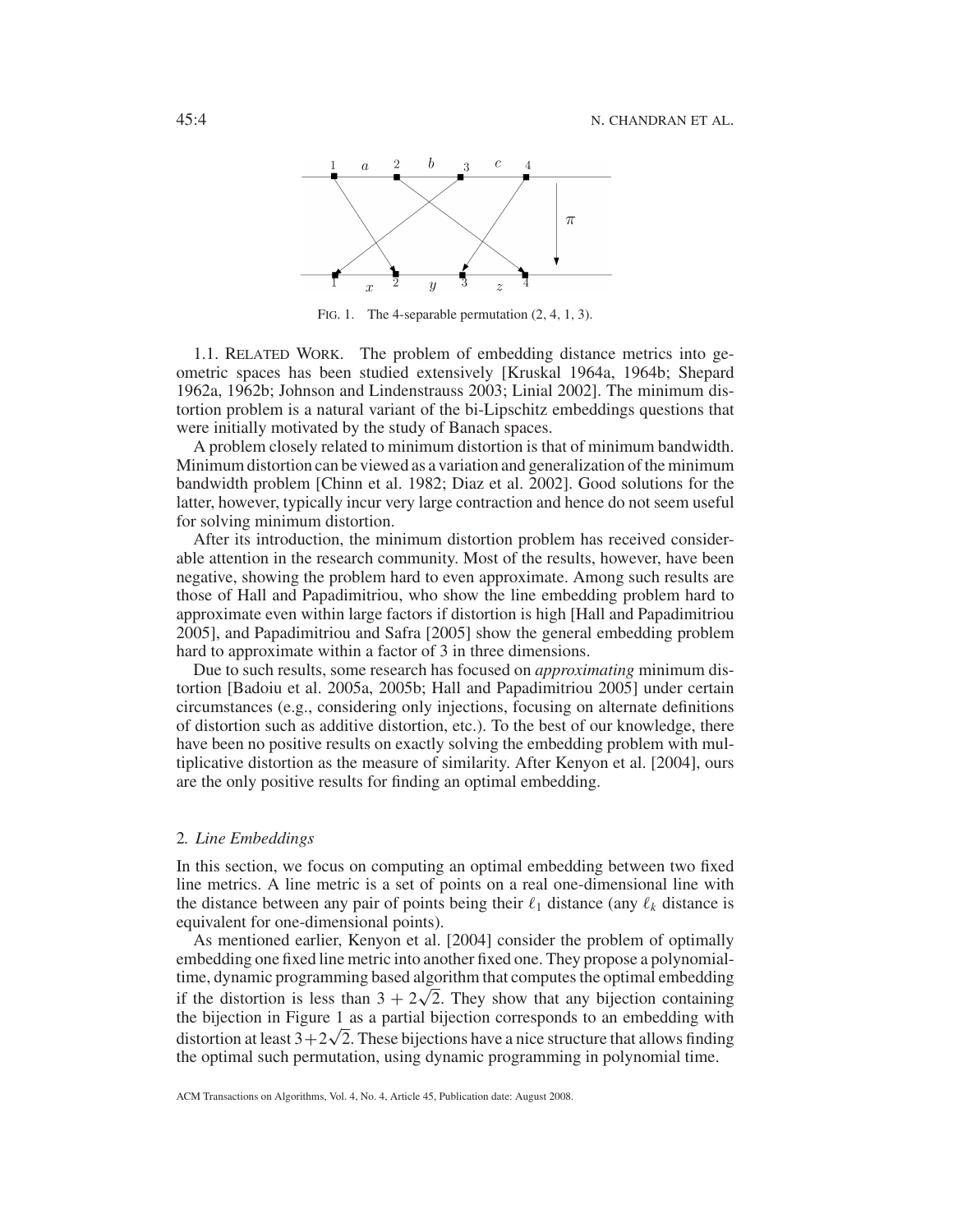Notice that we can view any embedding as a mapping from source points to destination points, or simply as a permutation. In this section, we improve the result of Kenyon et al. [2004] by considering a less restricted class of permutations called *k*-separable permutations. We improve the threshold value on distortion, called *k*-separable permulations. We improve the infession value on distortion, below which an optimal embedding can be found in polynomial time from  $3+2\sqrt{2}$ to 13.602. Let us now introduce some basic definitions.

2.1. BASIC DEFINITIONS. Assume the optimal embedding between *U* and *V* is the permutation  $\pi$ . We specify a permutation  $\pi$  with the notation  $(\pi(1), \pi(2), \ldots, \pi(n)).$ 

Permutation  $\pi_n$  of size *n contains* permutation  $\pi_k$  of size *k* if there exist indices  $l_1 < l_2 < \cdots < l_k$  such that for all  $1 \le i < j \le k$ ,  $\pi_k(i) < \pi_k(j)$  iff  $\pi_n(l_i) < \pi_n(l_j)$ . In this case, we refer to  $\pi_k$  as a *subpermutation* of  $\pi_n$ . In particular,  $\pi_n^{x,y}$  is the unique permutation of size  $y - x + 1$  such that  $\pi_n^{x,y}(i) < \pi_n^{x,y}(i)$  iff  $\pi_n(i+1-x)$  $\pi_n(j+1-x)$ .

By  $[i, j]$ ,  $i < j$ , we mean the set of numbers from  $i$  to  $j$ . A *nice interval I* in  $\pi$  is either a singleton or a set of at least two consecutive numbers from 1 to *n* such that their mapping, via  $\pi$ , is still a set of consecutive numbers. For example, the permutation  $(4, 3, 1, 2)$  contains several nice intervals:  $[1, 2]$ ,  $[3, 4]$ ,  $[2, 4]$ , and  $[1, 4]$ .

If the interval [1, *n*] can be decomposed into a constant number of subintervals such that each is mapped, via  $\pi$ , to a subinterval in *V* and if this property recursively holds for all subintervals, then we can use dynamic programming and find the optimal embedding. More formally, an interval *I* is *k-separable*, with respect to  $\pi$ , if either it has at most *k* points or it can be partitioned into nice subintervals  $I_1, I_2, \ldots, I_m$   $(1 \leq m \leq k)$  such that each  $I_i$  is *k*-separable. Moreover,  $\pi$  is *k*separable iff the interval  $[1, n]$  is *k*-separable with respect to  $\pi$ . The *separability* of  $\pi$  is the minimum  $k > 1$  such that  $\pi$  is *k*-separable.

For example, the permutation  $\pi = (2, 4, 3, 6, 5, 1)$  is 3-separable. Specifically,  $I_1 = [1, 3], I_2 = [4, 5], I_3 = [6]$ , and it is clear that  $I_1, I_2$ , and  $I_3$  are 3-separable as well.

Every 3-separable permutation is 2-separable, since for any three nice subintervals that partition a permutation, two may be merged to form a nice subinterval. Therefore, we don't have any permutation with separability 3. It's also easy to see that for  $k \geq 4$ , there exist permutations of size k with separability k. These permutations could be interpreted in a simpler way: They don't have any nice interval except the interval [1, *k*]. We refer to these special *k*-separable permutations as *nonseparable* permutations.

The distortion incurred by a permutation  $\pi$ , denoted by dist( $\pi$ ), is the minimum distortion incurred by embedding any two line metrics  $U$  and  $V$  via  $\pi$ . imum distortion incurred by embedding any two line metrics U and V via  $\pi$ .<br>For example, dist( $\pi$ ) for the permutation in Figure 1 equals  $3 + 2\sqrt{2}$  and hap-For example, dist( $\pi$ ) for the permutation in Figure 1 equals  $3 + 2\sqrt{2}$  and happens when [a, b, c, x, y, z] = [1,  $\sqrt{2}$ , 1, 1,  $\sqrt{2}$ , 1]. As we see later, Theorem 2.3 states that dist( $\pi$ ) equals the largest eigenvalue of a 0-1 matrix corresponding to  $\pi$  .

Corresponding to every permutation  $\pi$  of size  $n$ , there exist three permutations  $\pi^0$ ,  $\pi^1$ , and  $\pi^{-1}$  that are similar to  $\pi$  and incur the same distortion. For all *i*'s,  $\pi^{0}(i) = n + 1 - \pi(i), \pi^{1}(\pi(i)) = i$ , and  $\pi^{-1}(i) = n + 1 - \pi^{1}(i)$ . For example, if  $\pi = (2, 4, 1, 3), \pi^0 = \pi^1 = (3, 1, 4, 2)$  and  $\pi^{-1} = \pi$ . Throughout this section, we always assume that a permutation comes with all its four symmetric forms. For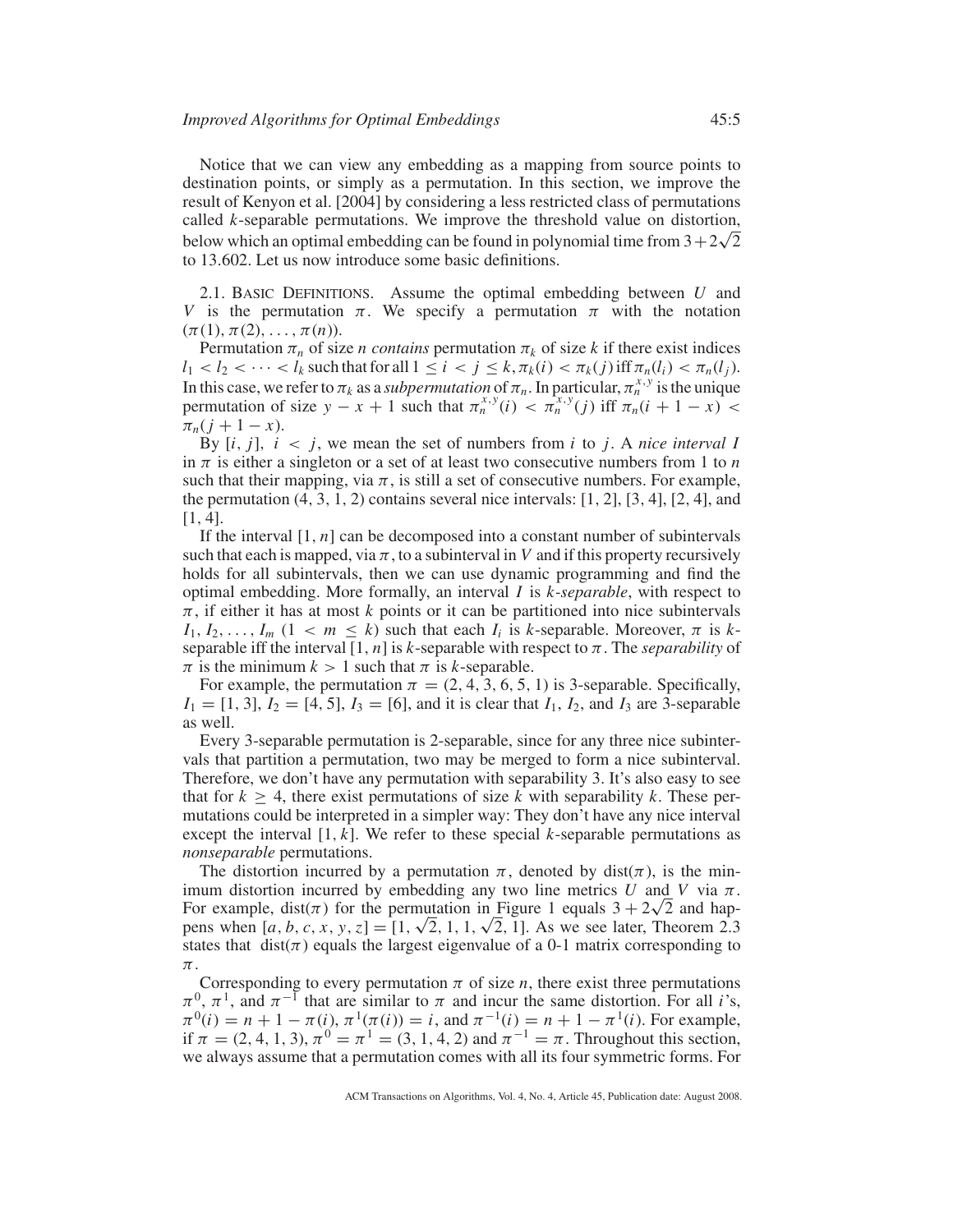example, when we say 2-separable permutations avoid  $\pi = (2, 4, 1, 3)$ , we mean they avoid  $(3, 1, 4, 2)$  as well.

Let  $\Pi_k$  be the set of all nonseparable permutations of size *k*. Let  $d_k$  be the minimum distortion over all permutations in  $\Pi_k$ . For example,  $\Pi_4 = \{(2, 4, 1, 3)\},\$  $\Pi_5 = \{(2, 4, 1, 5, 3), (2, 5, 3, 1, 4), (3, 5, 1, 4, 2)\}\$ , and it's not hard to see that  $d_4 = d_5 = 3 + 2\sqrt{2}$ . Note that by  $\pi \in \Pi_k$  we implicitly mean  $\pi^0, \pi^1, \pi^{-1} \in \Pi_k$ as well. So,  $(3, 1, 5, 2, 4)$  is also in  $\Pi_5$ .

2.2. FORBIDDEN PERMUTATIONS. One commonly asked question regarding many permutation classes is whether they can be characterized by a finite forbidden set of permutations. For example, a permutation is 2-separable if and only if it contains neither (2, 4, 1, 3) nor (3, 1, 4, 2) [Bose et al. 1998].

Interestingly, we can generalize this statement for *k*-separable permutations.

THEOREM 2.1. *A permutation is k-separable if and only if the following holds.*

 $-For$  *odd k, it doesn't contain any permutation in*  $\Pi_{k+1}$ *; and* 

 $f$ *or even k, it contains neither a permutation in*  $\prod_{k+1}$  *nor*  $\pi_{k+2}^*$ *,* 

*where*  $\pi_{2m}^*$  *is the permutation of size*  $2m$  *in which*  $\pi_{2m}^*(2i) = i$  *and*  $\pi_{2m}^*(2i - 1) =$  $i + m$ .

**PROOF.** Assume  $\pi$  is not *k*-separable. Then, it must contain a nonseparable permutation  $\pi^0$  of size  $k_0 > k$ . According to Albert and Atkinson [2005], every nonseparable permutation of size *m* either contains a nonseparable permutation of size  $m-1$  or is identical to  $\pi_m^*$ . As  $\pi_m^*$  contains  $\pi_{m-2}^*$ , the statement of the theorem follows by repeatedly using the theorem of Albert and Atkinson [2005].  $\Box$ 

*Note.* Albert and Atkinson [2005, Theorem 4] use the notion *simple* for nonseparable and call  $\pi_{2m}^*$  an *exceptional* permutation. They obtain their result by using those from Schmerl and Trotter [1993] on partially ordered sets.

2.3. EMBEDDING BETWEEN TWO LINE METRICS. In this section we prove the following theorem, which is a generalization of Kenyon et al.'s [2004] result.

THEOREM 2.2. *For any two line metrics U and V and for any k, either the distortion of the optimal embedding between U and V is greater than dk*<sup>+</sup><sup>1</sup> *or there exists an O*(*k*!*n*<sup>5</sup>*k*<sup>+</sup>2) *time algorithm (which is a polynomial in n when k is a constant) for computing the optimal embedding.*

Recall that  $d_{k+1}$  is the minimum distortion over all permutations in  $\Pi_{k+1}$ . Let  $\pi$  be the optimal embedding permutation. If  $\pi$  is not *k*-separable, then, according to Theorem 2.1,  $\pi$  contains either a permutation in  $\Pi_{k+1}$  or in  $\pi^*_{k+2}$  (in the case where *k* is even). From Sections 2.5 and 2.6, we can compute  $dist(\pi_{k+2}^*) = 2k +$ where *k* is even). From sections 2.5 and 2.0, we can compute  $\text{dist}(n_{k+2}) = 2k + 2\sqrt{k(k-1)} - 1$  and also conclude that  $\text{dist}(\pi_{k+2}^*) \ge d_{k+1}$  for all *k*. Hence if  $\pi$  is not *k*-separable, then dist( $\pi$ )  $\geq d_{k+1}$ . Otherwise, an algorithm for finding the optimal embedding follows.

2.4. THE ALGORITHM.

2.4.1*. Algorithm Intuition.* Our algorithm will guarantee that we solve all inputs whose optimal bijection  $\pi$  is *k*-separable, where *k* is the parameter. Note that if dist( $\pi$ ) <  $d_{k+1}$ , then  $\pi$  is *k*-separable. Setting  $k = 46$ , we get an algorithm

ACM Transactions on Algorithms, Vol. 4, No. 4, Article 45, Publication date: August 2008.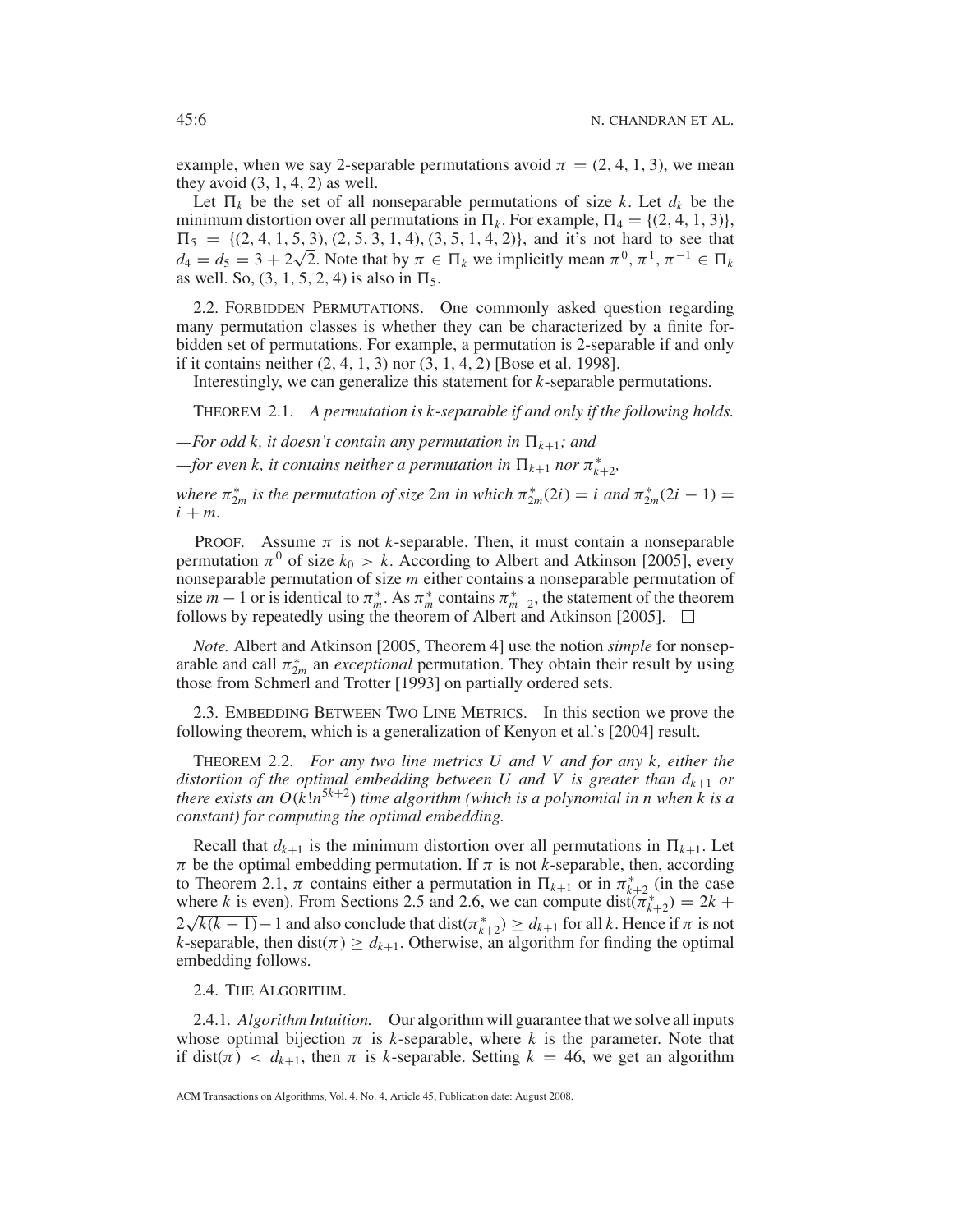that computes the bijection when the optimal bijection  $\pi$  has distortion dist( $\pi$ ) < 13.602.

At an intuitive level our algorithm will work as follows. It looks at every possible subinterval of the points in *U* against every possible subinterval of the points in *V*, starting with size 2 and working up to size *n*. It will break the subintervals into every possible *k* subsubinterval (including the empty sets). It will then try match these *k* subsubintervals by trying all *k*! possible bijections of the subsubintervals. If a match is found with low enough distortion, the match will be saved for future reference. How the subintervals are mapped is no longer important; all we need know about the subinterval to continue the process is whether there was a bijection with distortion less than  $d_{k+1}$ , as well as the image and preimages, respectively, of the first and last point of *U* and the first and last point in *V*. The reason we need to keep the mappings of the first and last points in *U* and *V* is because when we try to combine two subintervals, we need to check the expansion and inverse expansion between them. We store this information in a table. When the subinterval is *U* and *V*, if we can map *U* to *V* by the same process with distortion less than  $d_{k+1}$ , then we output "yes".

Another way to think about the algorithm is to consider the algorithm to be looking for mappings that contain a pattern size  $k_1$  for some  $k_1 \leq k$ . If it finds such a pattern it then thinks of this entire set as one mapping that could be part of another pattern of size  $\leq k$ , and it looks for such a pattern.

2.4.2*. Algorithm.* The algorithm gets as input two line metrics (*U*, *d*) and 2.4.2. *Algorithm*. The algorithm gets as input two line metrics  $(U, d)$  and  $(V, d')$ . It also gets as parameters  $\alpha = \sqrt{d_{k+1}}$ , the maximum expansion and inverse expansion allowed, as well as a parameter *k* which is related to the bijections that the algorithm tries.

The algorithm proceeds by building a dynamic programming Boolean table *T* which is indexed by the following parameters:

—a subinterval  $I = \{u_m, u_{m+1}, \ldots, u_{m+c-1}\}$  of *U* and a subinterval  $J = \{v_{m'}, v_{m'+1}, \ldots, v_{m'+c-1}\}\$  of *V* of the same size  $c \geq 1$ ; and

—four elements  $v, v' \in J$  and  $u, u' \in I$ .<sup>1</sup> Specifically,  $v$  is the image of the first point in I, and *v* is the image of the last point in I. Similarly, *u* is the preimage of the first point in J, and *u* is the preimage of the last point in J.

We set the table entry  $T[I, J, v, v', u, u']$  to true if there is a bijection  $\sigma : I \to J$ such that  $\sigma(u_m) = v$ ,  $\sigma(u_{m+c-1}) = v'$ ,  $\sigma^{-1}(v_{m'}) = u$ , and  $\sigma^{-1}(v_{m'+c-1}) = u'$ , and with expansion and inverse expansion at most  $\alpha$ .

The algorithm runs from  $c = 1$  to *n*. The base case  $c = 1$  is trivial, with all entries set to true. For  $c > 1$ , compute every entry  $T[I, J, v, v', u, u']$  with  $|I| = c$ and  $|J| = c$  as follows: Consider all partitions of *I* and *J* into  $2 \leq k_0 \leq k$ subintervals  $I = \bigcup_{a=1}^{k_0} I_a$ ,  $J = \bigcup_{b=1}^{k_0} J_b$ . Try all possible combinations of pairs of  $I_a$ ,  $J_b$  ( $\sigma(I_a) = J_b$ ) over all a,b's and set  $T[I, J, v, v', u, u']$  to true if and only if in at least one of the combinations, the following conditions hold.

 $-\forall a, b \ T[I_a, J_b, v_b, v'_b, u_a, u'_a]$  is true, where  $\sigma(I_a) = J_b$ .

<sup>&</sup>lt;sup>1</sup> Here,  $v'$  and  $u'$  do not denote images. They are just normal points. The same will hold throughout this subsection and we will specifically mention the images.

ACM Transactions on Algorithms, Vol. 4, No. 4, Article 45, Publication date: August 2008.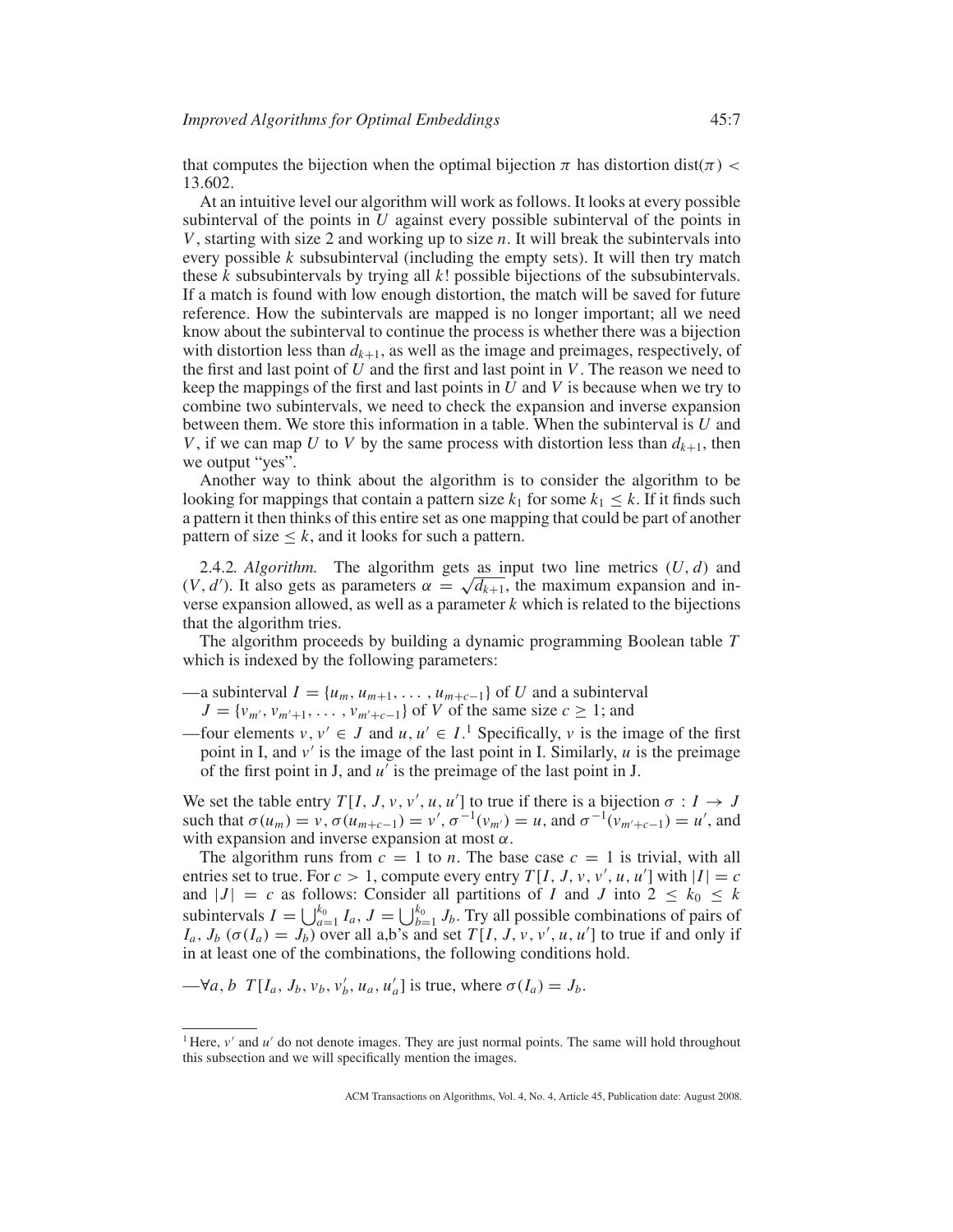



\n
$$
\text{Let } J_{b_1} = \sigma(I_a), J_{b_2} = \sigma(I_{a+1}), I_{a_1} = \sigma^{-1}(J_b), I_{a_2} = \sigma^{-1}(J_{b+1}).
$$
\n Then,\n  $d(v_{b_2}, v'_{b_1}) \leq \alpha \cdot d(\text{min}(I_{a+1}), \text{max}(I_a))$ \n

$$
d(u_{a_2}, u'_{a_1}) \leq \alpha \cdot d(\min(J_{b+1}), \max(J_b)).
$$

These inequalities ensure that the edges connecting the subintervals have expansion and inversion expansion at most  $\alpha$ <sup>2</sup>

Once the table is prepared, the algorithm just checks whether  $T[U, V, v, v', u, u']$ is true for some  $(v, v', u, u')$ .

2.4.3*. Analysis.* The analysis proceeds as follows.

*—Correctness.* For the correctness of this algorithm we must show that we can solve any bijection whose optimal mapping is has distortion less than  $d_{k+1}$ . Since the distortion of the optimal mapping is less than  $d_{k+1}$ , the optimal mapping is *k*-separable. Hence, the permutation  $\pi$  contains only nice intervals of sizes at most *k*. Thus, the algorithm will try each of these partial mappings (on the nice intervals) and return a value of true for them.

*—Running Time.* The running time of the algorithm is easy to bound. Notice that the table size is just  $O(n^7)$ . Computing each entry  $T[I, J, v, v', u, u']$  of the table is polynomial in *n*: The sets *I* and *J* can be split into  $k_0 \leq k$  sets in  $O(n^{k-1})$ ways and for each such possible splitting we store  $4(k_0 - 2) + 2 + 2 \le 4(k - 1)$ 1) mappings, which can be done in  $O(n^{4k-4})$ ; and, finally, there are *k*! possible ways of mapping various  $I_a$ 's to various  $J_b$ 's. Thus computing each entry takes  $O(n^{4k-4} \cdot n^{k-1} \cdot k!) = O(k!n^{5k-5})$  time. So, computing the whole table takes  $O(k!n^{5k-5} \cdot n^7) = O(k!n^{5k+2}).$ 

This also completes the proof of Theorem 2.2.

2.5. LARGEST EIGENVALUE. In this subsection, we provide an interesting observation that the distortion of nonseparable patterns can be computed by computing the *largest eigenvalue* of the 0-1 matrix of their permutation. This observation suggests that we can find minimum distortions using a computer program.

Assume that the distortion corresponding to a permutation  $\pi$  of [1, *n*] is  $\lambda$ . This means that for any two line metrics of *n* points each, the distortion using  $\pi$  is at least  $\lambda$  and there exists a pair of line metrics whose distortion, using  $\pi$ , is exactly

<sup>&</sup>lt;sup>2</sup>Note that we need only consider the expansion and inverse expansion of edges [Kenyon et al. 2004].

ACM Transactions on Algorithms, Vol. 4, No. 4, Article 45, Publication date: August 2008.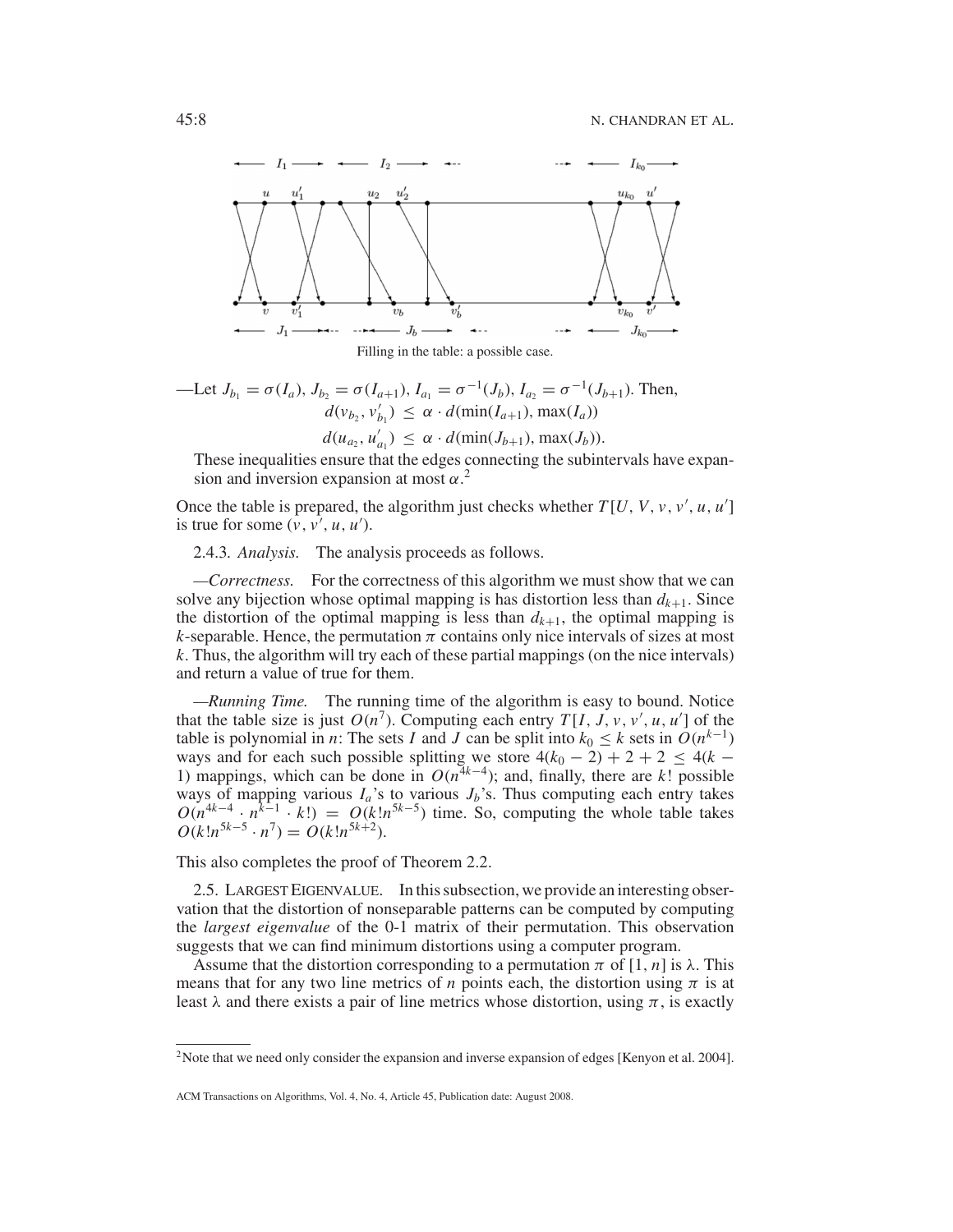$\lambda$ . In fact, it is not hard to see that the maximum expansion and inverse expansion in embedding *U* to *V* happens for a pair of consecutive points, so we need to care only about them. Finding  $dist(\pi)$  corresponds to solving a set of linear equations. For example, for the permutation in Figure 1, the linear equations are

$$
y + z \leq \sqrt{\lambda}a
$$
  
\n
$$
x + y + z \leq \sqrt{\lambda}b
$$
  
\n
$$
x + y \leq \sqrt{\lambda}c
$$
  
\n
$$
a + b \leq \sqrt{\lambda}x
$$
  
\n
$$
a + b + c \leq \sqrt{\lambda}y
$$
  
\n
$$
b + c \leq \sqrt{\lambda}z
$$

or equivalently  $AX \leq \sqrt{\lambda}X$ , where *A* is the adjacency matrix corresponding to  $\pi$ and  $\bar{X}$  is [a, b, c, x, y, z]<sup>T</sup>. In general, for a permutation  $\pi$  of size *n* that corresponds to embedding between two line metrics of size *n*, *A* has  $2n - 2$  rows and columns where, for all  $0 \le i, j < n, A[i, j] = A[n+i, n+j] = 0$  and  $A[i, n+j] = A[n+i]$ *i*, *j*] is one iff the interval  $[\pi(i), \pi(i+1)]$  (or  $[\pi(i+1), \pi(i)]$  if  $\pi(i) > \pi(i+1)$ ) contains the interval  $[j, j + 1]$ , and is zero otherwise.

We can also assume that by scaling edge weights in*U* or *V* if necessary, the expansion and contraction both equal  $\sqrt{\lambda}$ . Thus, for any single edge in *U* and *V* we write an inequality to make sure that its corresponding expansion does not exceed  $\sqrt{\lambda}$ .

√ Since we are interested in minimizing  $\lambda$ , we had better make the equality  $AX =$ Since we are interested in minimizing  $\lambda$ , we had better make the equality  $AX = \overline{\lambda}X$ .<sup>3</sup> Therefore,  $\sqrt{\lambda}$  is an eigenvalue of *A*. It is well known that when all entries of *A* are positive, the only eigenvalue whose corresponding eigenvector is positive is the largest eigenvalue [Horn and Johnson 1986, Chapter 8.2.]. Thus  $\sqrt{\lambda}$  is the largest eigenvalue of *A*.

THEOREM 2.3. *Let*  $A_{\pi}$  *be the 0-1 matrix corresponding to*  $\pi$  *and let its largest eigenvalue be*  $\lambda$ *. Then, the distortion of*  $\pi$  *is exactly*  $\lambda^2$  *and is obtained when the edge lengths are taken according to the eigenvector corresponding to* λ*.*

2.6. BOUNDING  $d_k$ . Although  $d_k$  is increasing in  $k$ , it remains bounded. This is somewhat disappointing, since if it were unbounded we could imagine an algorithm that finds an optimal embedding for any two line metrics, no matter how large the optimal distortion, whose running time is a function of the distortion.

THEOREM 2.4. *For any value k, there exists a nonseparable permutation*  $\pi_k$ *whose distortion is at most*  $7 + 4\sqrt{3}$ .

PROOF. Let  $\hat{\pi}_{2n}$  be the permutation on [1, 2*n*], where  $\hat{\pi}_{2n}(1) = 2$ ,  $\hat{\pi}_{2n}(2n) =$  $2n-1$ ,  $\hat{\pi}_{2n}(2i) = 2i+2$ , and  $\hat{\pi}_{2n}(2i+1) = 2i-1$ , for  $i = 1, 2, ..., n-1$ . Similarly,  $\hat{\pi}_{2n+1}$  is defined as:  $\hat{\pi}_{2n+1}(i) = \hat{\pi}_{2n}(i)$ , for  $i = 1, 2, ..., n-1$ ,  $\hat{\pi}_{2n+1}(2n) = 2n+1$ , and  $\hat{\pi}_{2n+1}(2n+1) = 2n - 1$  (see Figure 2).

<sup>&</sup>lt;sup>3</sup> To see this, let  $\lambda$  be the smallest distortion and assume  $AX \leq \sqrt{\lambda}X$  for some positive vector *X*. Let *X* be the one with smallest sum of elements, that is,  $X_1 + X_2 + ... + X_n$ . If  $AX < \sqrt{\lambda}X$  then  $A_i X < \sqrt{\lambda} X_i$  (for some *i*), which means we can replace  $X_i$  by  $A_i X$  without violating the condition that  $AX \leq \sqrt{\lambda}X$ . This is a contradiction because now the new sum is the one with smallest sum of elements.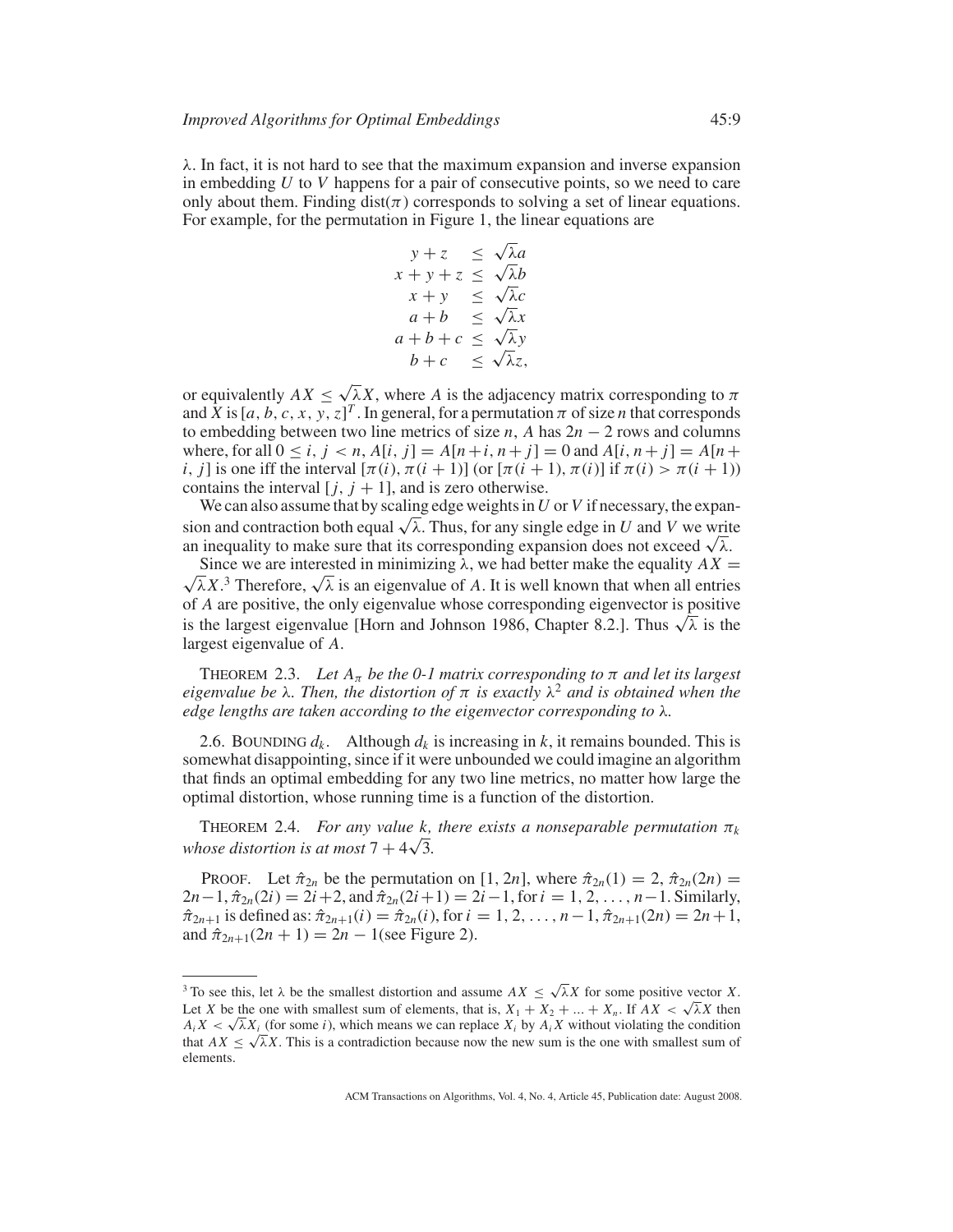

FIG. 2. Illustration of permutation  $\hat{\pi}_{15}$ .

TABLE I. DISTORTION OF  $\hat{\pi}_k$  FOR SEVERAL VALUES OF  $k$ 

| distortion | 8.352 | 10.896 | 12.045 | 12.651 | 13.007 | 13.233 13.385 |  |
|------------|-------|--------|--------|--------|--------|---------------|--|

| TABLE II. | $\mu$ |
|-----------|-------|
|-----------|-------|

| r     |        |        |        |        |        |        |
|-------|--------|--------|--------|--------|--------|--------|
| $a_k$ | 5.828  | 8.352  | 9.899  | 10.896 | 11.571 | 12.850 |
| r     |        |        |        |        |        |        |
| $d_k$ | 13.131 | 13.316 | 13.443 | 13.534 | 13.602 |        |

Set  $d_U(2i - 1, 2i) = 1$ ,  $d_U(2i, 2i + 1) = \sqrt{3}$ ,  $d_V(2i - 1, 2i) = 2 + \sqrt{3}$ , and Set  $d_U$ (2*i* – 1, 2*i*) = 1,  $d_U$ (2*i*, 2*i* + 1) =  $\sqrt{3}$ ,  $d_V$ (2*i* – 1, 2*i*) = 2 +  $\sqrt{3}$ , and  $d_V$ (2*i*, 2*i* + 1) = 3 + 2 $\sqrt{3}$ . The distortion corresponding to this pair of point sets  $a_V(2i, 2i + 1) = 3 + 2\sqrt{3}$ . The distortion correspote<br>is  $7 + 4\sqrt{3}$ , which means  $d_k \le 7 + 4\sqrt{3} \approx 13.928$ .

Table I shows the exact distortion of such permutations for small values of *k*. Finding  $d_k$  for small  $k$ 's (by computing the eigenvalue corresponding to all permutations in  $\Pi_k$  and taking the minimum) suggests that  $d_k$  converges to permutations in  $\Pi_k$  and taking the minimum) sugges  $7 + 4\sqrt{3}$ . Table II shows the value of  $d_k$  for different k's.

*Limitation of the approach.* It is easy to see that if the pattern  $\hat{\pi}_{15}$  keeps *Limitation of the approacn*. It is easy to see that if the pattern  $\pi_{15}$  keeps extending to infinity, then its distortion is  $7 + 4\sqrt{3}$ . Using the tightness property of edges in this pattern, we get the equations

$$
\alpha a = 2x + 3y \; ; \; \alpha b = x + 2y
$$
  
\n
$$
\alpha x = 2a + 3b \; ; \; \alpha y = a + 2b \Rightarrow
$$
  
\n
$$
\alpha (2b - a) = y \; ; \; \alpha (2a - 3b) = x
$$
  
\n
$$
\alpha^2 (2a - 3b) = 2a + 3b \; ; \; \alpha^2 (2b - a) = a + 2b,
$$

from which we get  $\alpha^2 = 7 + 4\sqrt{3} \approx 13.928$ .

## 3*. Bounded-Degree Graphs with Short Cycles*

THEOREM 3.1. *Let* (*U*, *d*) *be the shortest-path metric of an unweighted graph G* of maximum degree *b* ( $b \neq 1$ ). Let  $(V, d)$  be the shortest-path metric of an *arbitrary unweighted graph G . Then, the problem of finding an optimal bijection between U and V is NP-hard.*

PROOF. This proof is based on the proof that it is NP-hard to approximate the minimum distortion problem within a factor better than 2, given in Kenyon et al. [2004]. Let  $G'$  be an unweighted, undirected graph on  $n$  vertices. Construct a metric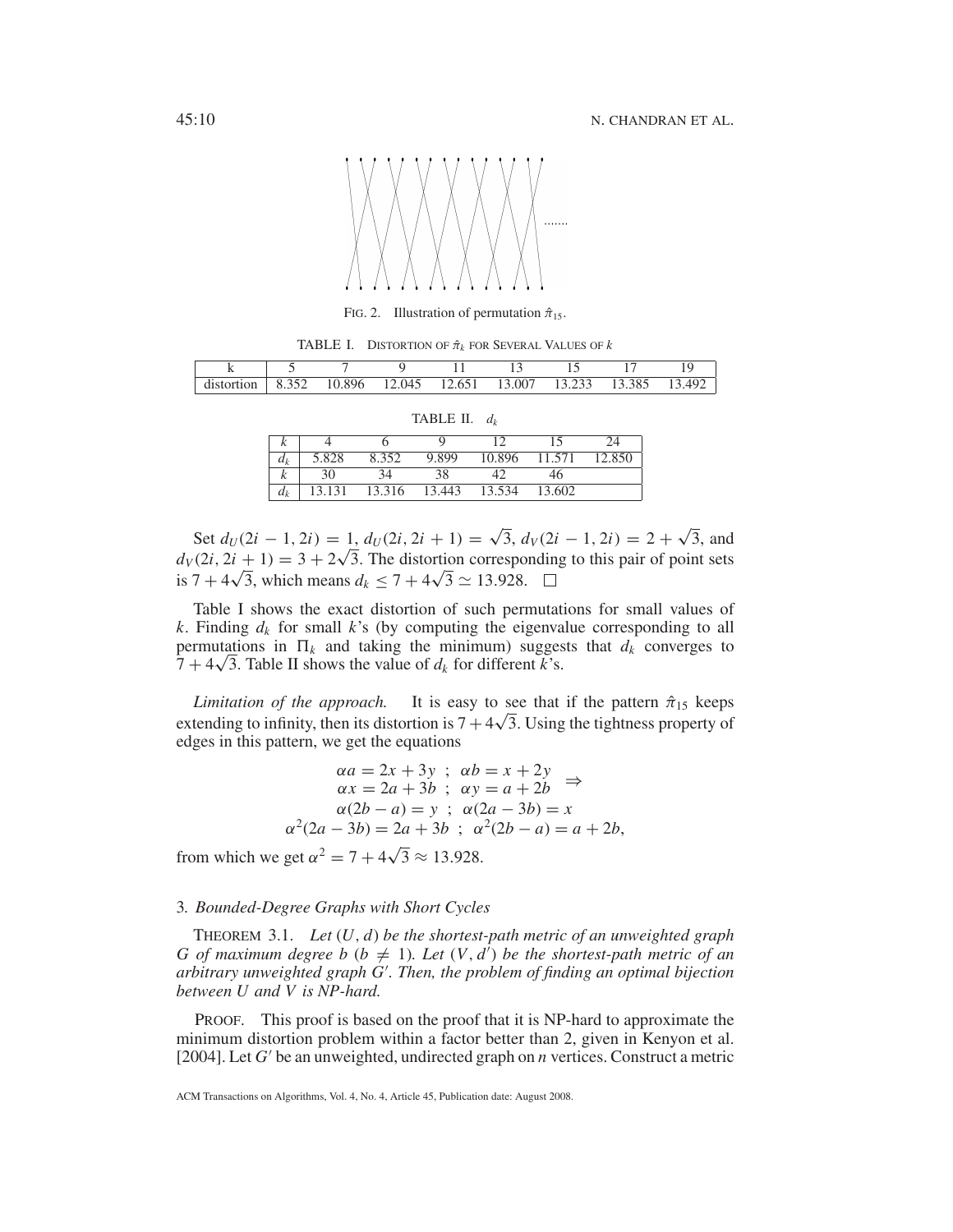$(V, d')$  by setting  $d'(u, v) = 1$  if  $u, v$  is an edge of  $G'$ , and  $d'(u, v) = 2$  otherwise. Let the bounded-degree graph *G* be the unweighted cycle on *n* vertices, *C*. Clearly, *C* is of bounded degree  $b = 2$  and construct the metric  $(U, d)$  in the same manner as  $(V, d')$ . It is easy to check that if  $G'$  contains a Hamilton cycle, then an optimal bijection between  $(U, d)$  and  $(V, d')$  has distortion exactly 2. If  $G'$  does not contain a Hamilton cycle, then any bijection must have distortion at least 4. Hence, the problem of finding an optimal bijection between  $(U, d)$  and  $(V, d')$  as described before is NP-hard. Since the given instance is a particular case of the metrics in the lemma, the lemma is true.  $\square$ 

In this section, we prove the following in a very similar manner to the algorithm presented in Kenyon et al. [2004].

THEOREM 3.2. *Let* (*U*, *d*) *be the shortest-path metric of an unweighted graph G of maximum degree b and largest cycle-length* 3*. Let* (*V*, *d* ) *be the shortest-path metric of an arbitrary unweighted graph G . Then, for any fixed constants b and* α*, there is an*  $O(n^2)$  *algorithm that decides whether there exists a bijection between U and V with expansion and inverse expansion at most* α*.*

3.1. STRUCTURAL PROPERTIES. We begin with a few definitions. For a subset of vertices  $A \subseteq G$ , let  $\Gamma(A)$  denote the set of neighbors of A that lie outside A. We also use  $\Gamma(v)$  to denote the set of neighbors of a vertex  $v \in G$ .

*Definition* 3.3. We say that a graph *G* is *graph-rooted* at vertex  $r_0$  by assigning every vertex  $v \in G$  a value  $l(v)$  that is equal to the length of the shortest path from *v* to  $r_0$  in *G* (with  $l(r_0) = 0$ ). By *level*(*i*), we denote the set of all vertices *v* in *G* such that  $l(v) = i$ .

*Definition* 3.4.  $G_r$  is the subgraph rooted at vertex r according to the following definition.

- (1)  $r$  is in  $G_r$ .
- (2) If there exists a path from *r* to a vertex  $\nu$  in *G* such that for all vertices  $\nu'$  along this path (including *v*),  $l(v') > l(r)$ , then  $v \in G_r$ .
- (3) If  $(v_1, v_2)$  is an edge in G and both  $v_1$  and  $v_2$  are  $\in G_r$ , then the edge  $(v_1, v_2)$  is an edge in *Gr*.

We now prove the following lemma (based on the proof of Kenyon et al. [2004] in the case where  $(U, d)$  is the shortest-path metric of an unweighted tree T of maximum degree *b*). Let  $B(u, l)$  (respectively,  $B'(u, l)$ ) denote the closed ball of radius *l* around any vertex *u* in *G* (respectively, in *G*'). For a subset of vertices  $A \subseteq G$ (respectively, in  $G'$ ), let  $\Gamma(A)$  (respectively,  $\Gamma'(A)$ ) denote the set of neighbors of *A* that lie outside *A*. Assume that *G* is graph-rooted at an arbitrary vertex  $r_0$ . The subgraph rooted at any vertex  $r$  of  $G$  (as defined earlier) is denoted by  $G_r$ .

LEMMA 3.5. Let  $\sigma: U \to V$  be a bijection with expansion and inverse expan*sion at most* α*. Then, the following holds.*

- (1) *G'* has maximum vertex degree at most  $b^{\alpha}$ .
- (2) *For any vertex*  $r \in G$ *, each connected component of*  $G' \Bbb \setminus B'(\sigma(r), \alpha^2)$  *lies either entirely in*  $\sigma(G_r)$  *or entirely in*  $G' \setminus \sigma(G_r)$ *.*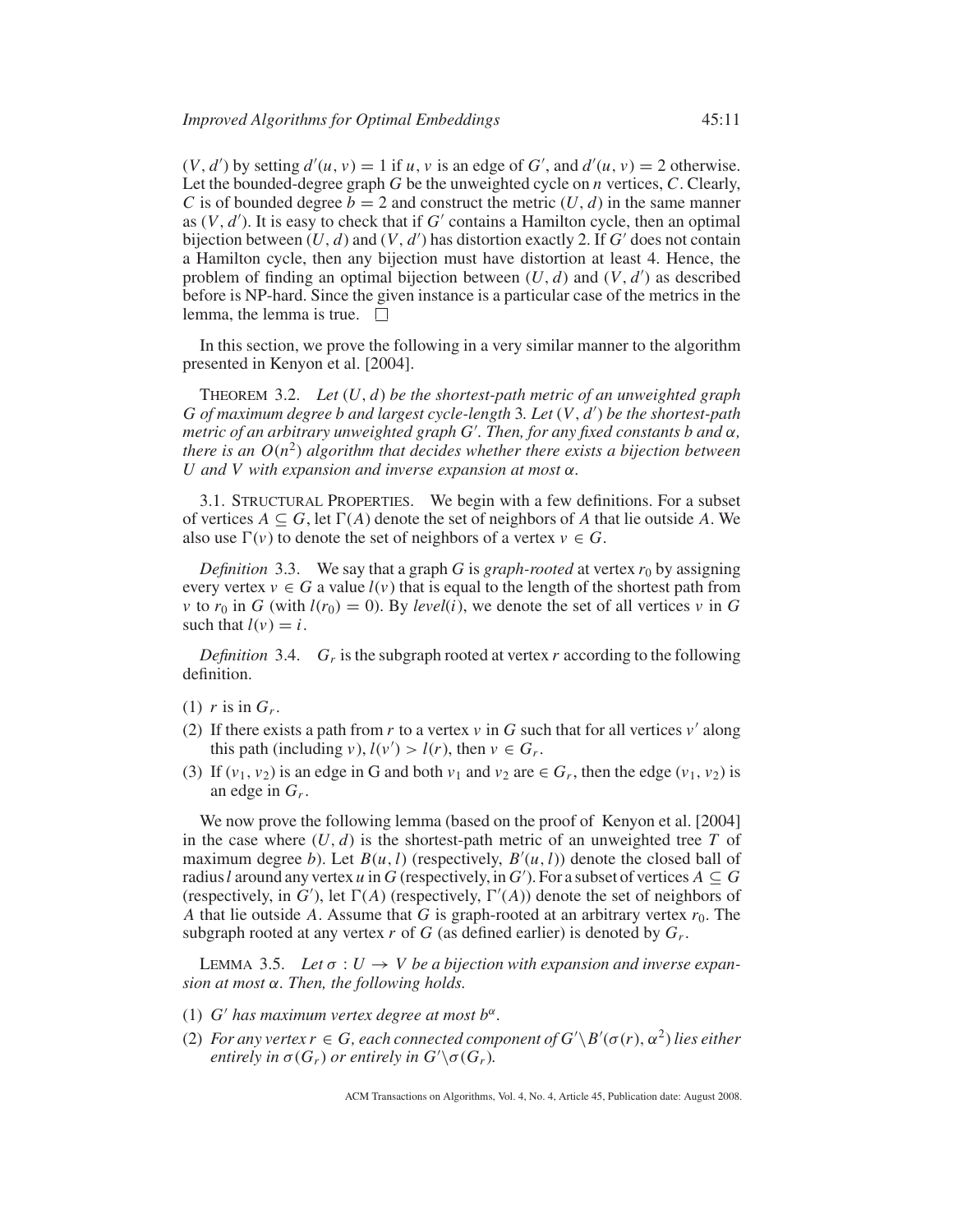(3) *For any*  $r \in G$ , *for any adjacent pair*  $(u', v')$  *in*  $G'$  *with*  $u' \in \sigma(G_r)$  *and*  $v' \notin \sigma(G_r)$ , both  $\sigma^{-1}(u')$  and  $\sigma^{-1}(v')$  are in  $B(r, \alpha)$ 

PROOF. For the first statement, for any  $v \in G'$ , the expansion of  $\sigma^{-1}$  implies that  $\sigma^{-1}(B'(v, 1)) \subseteq B(\sigma^{-1}(v), \alpha)$ , and the cardinality of this ball is at most  $\hat{b}^{\alpha}$  by the degree bound on *G*.

For the second statement, let  $G_r$  be the subgraph graph-rooted at  $r \in G$ . Let  $v' = \sigma(v)$  be a vertex in  $\Gamma'(\sigma(G_r))$ . By the definition of  $\Gamma'$ , *v'* is adjacent to some vertex  $u' = \sigma(u)$  of  $\sigma(G_r)$ . From the inverse expansion bound, we have  $d(u, v) \le \alpha$ . Now, assume that the shortest path from *u* to *v* goes through *r*. Then, clearly  $d(r, v) \le \alpha$ . Thus we have  $d'(\sigma(r), v') \le \alpha^2$ . From this we get

$$
\Gamma'(\sigma(G_r))\subseteq B'(\sigma(r),\alpha^2),
$$

from which we get the second statement.

For the third statement, note that by the expansion of  $\sigma^{-1}$ , we get that  $d(\sigma^{-1}(u'), \sigma^{-1}(v')) \leq \alpha$ . Again assuming that the shortest path from *u* to *v* goes through *r*, we get that  $d(r, \sigma^{-1}(u')) \leq \alpha$  and  $d(r, \sigma^{-1}(v')) \leq \alpha$ .

Now, the proof of Lemma 3.6 completes this proof.  $\Box$ 

LEMMA 3.6. *Let*  $u \in G_r$  *and*  $v \notin G_r$ , *then the shortest path from u to v goes through r.*

PROOF. We shall prove this by contradiction. Suppose the shortest path from *u* to *v* does not go through *r*. In this case, this path has to go through a node  $(r')$ such that  $l(r') \leq l(r)$  (otherwise, *v* is a vertex of  $G_r$ ). Note that there is a path from *r* to *r'* such that any vertex *w* on this path ( $w \neq r, r'$ ) has  $l(w) < l(r)$ . Hence, there is a path from  $r$  to  $r'$  of length at least 2 that does not overlap with the paths from  $u$  to  $r$  and  $u$  to  $r'$ . Now, consider the nonoverlapping parts of the paths from  $u$  to *r* and *u* to *r'*. The lengths of these parts are at least 1 each, and hence we get a cycle of length at least 4 (by joining the path from *r* to *r'* completely at lower levels and the path from *r* to *r'* completely at higher levels). This is a contradiction to the maximum cycle-length restriction of 3 on *G*. Hence, the shortest path from *u* to *v* goes through  $r$ .  $\Box$ 

We now present the algorithm, its analysis, and the proof of Theorem 3.2. This follows from the algorithm in the case of bounded-degree trees presented in Kenyon et al. [2004].

3.2. ALGORITHM AND PROOF OF THEOREM 3.2.

3.2.1*. Algorithm.* The algorithm is a dynamic programming algorithm in the same way as given in Kenyon et al. [2004]. The graph *G* is graph-rooted arbitrarily at a node  $r_0$ . The dynamic programming table  $T$  is indexed by the following parameters:

- (1)  $r \in \{u_1, \ldots, u_n\}$ , the root of the subgraph  $G_r$  (with respect to the graph-rooting *G*);
- (2)  $r' \in \{v_1, \ldots, v_n\};$
- (3) an injection  $\tau$  from  $B(r, \alpha) \cap G_r$  into  $B'(r', \alpha^2)$ ; and
- (4) a subset *S* of the vertices of  $G'$  with the property that each connected component of  $G' \backslash B'(r', \alpha^2)$  lies entirely within S or entirely outside of S.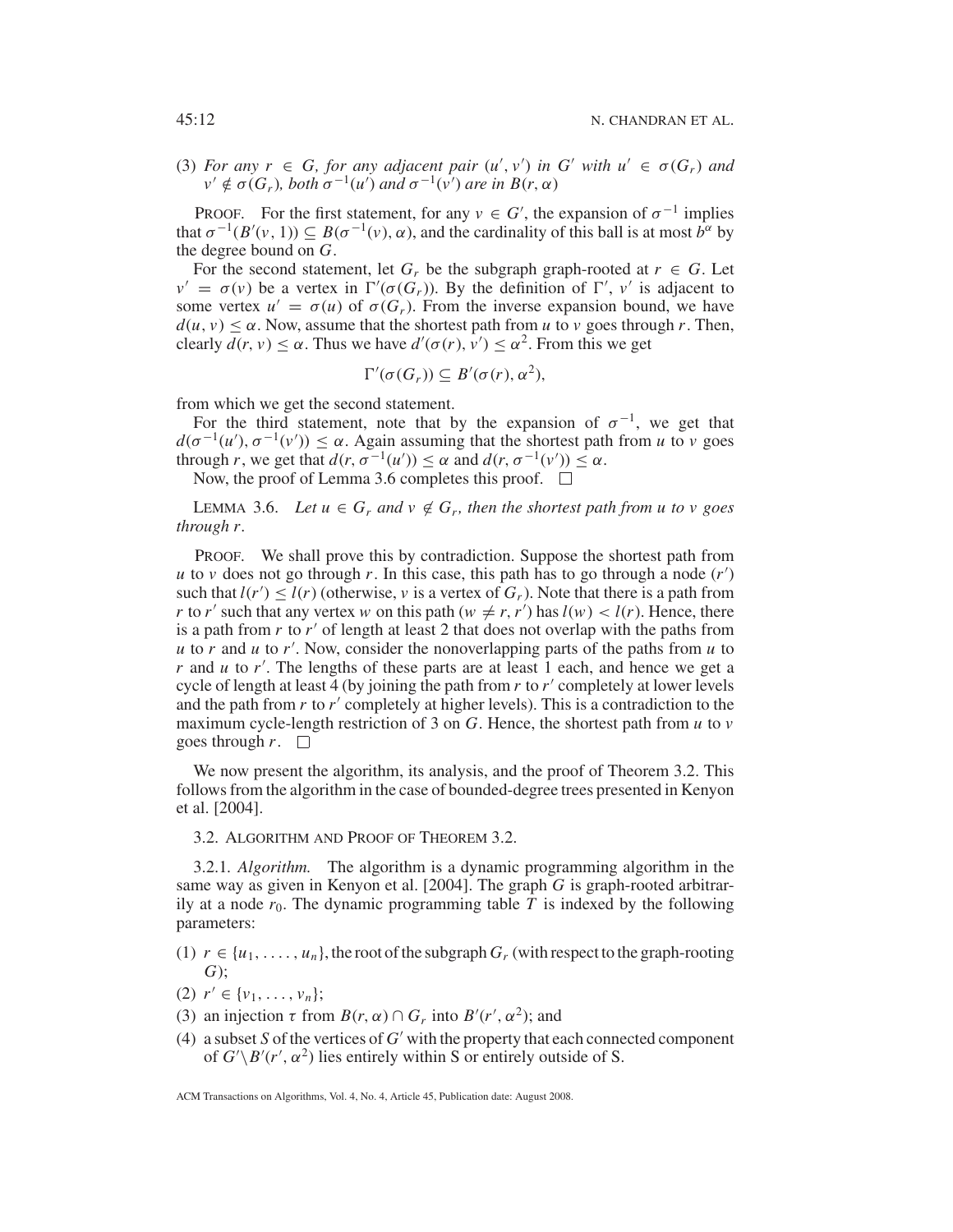An entry of the table is true if and only if there exists an injection  $\sigma : G_r \to$ *G* such that  $\sigma(r) = r'$ ,  $\sigma$  coincides with *r* on  $B(r, \alpha) \cap G_r$ ,  $\sigma(G_r) = S$ , and expansion of every edge of  $G_r$  and inverse expansion of every edge of  $\sigma(G_r)$  are each at most  $\alpha$ . To compute  $T(r, r', \tau, S)$ , we run through all combinations of entries  $T(r_i, r'_i, \tau_i, S_i)_i$ , all of which have value true. The  $r_i$ 's are the children of a given root *r*. We set the result to be true if at least one of these combinations satisfies the conditions given next and to false otherwise.

- (1) The map  $\tau$  is consistent with all the maps  $\tau_i$ 's, the  $\tau_i$ 's are consistent among themselves, the  $S_i$ 's do not include  $r'$ , and S is the union of the  $S_i$ 's plus the vertex *r* .
- (2) For each  $r'_i$ , we have  $d'(r', r'_i) \leq \alpha d(r, r_i)$ .
- (3) For each adjacent pair  $v'$ ,  $w'$  in  $G'$ , that belong to different sets  $S_i$  (or with  $v' = r'$ ), both *v'* and *w'* are in the image of  $\tau$  and satisfy  $d(\tau^{-1}(v'), \tau^{-1}(v')) \leq \alpha$ .

After all entries of the dynamic programming table are computed, the algorithm checks whether some table entry  $T(r_0, \ldots, \ldots)$  is true.

3.2.2*. Running Time and Correctness.* The degree bound on *G* implies that  $B'(v, \alpha^2)$  has size at most  $b^{\alpha^3}$  for any *v*. We claim that the size of the table *T* is at most

$$
n \times n \times (b^{\alpha^3})^{b^{\alpha}} \times 2^{2b^{\alpha^3}} = O(n^2).
$$

The two *n* terms come from the *r* and *r* in the table. The third factor bounds the number of maps from  $B(r, \alpha)$  to  $B'(r', \alpha^2)$ . From the second part of the lemma, we get the number of possibilities for the set *S* as the fourth factor. Filling the table entries takes constant time, as, given  $r$  and  $r'$ , we only have to consider  $r'_i$  such that  $r'_i \in B'(r', \alpha)$ ; for further details, see Kenyon et al. [2004]. Thus the overall running time is  $O(n^2)$ .

The correctness of the algorithm follows in the same way as in Kenyon et al. [2004] by an induction (bottom-up the levels in *G*). This also completes the proof of Theorem 3.2.

ACKNOWLEDGMENTS. We wish to thank Kenyon et al. [2004] for pointing us to the Albert-Atkinson [2005] lemma. This replaced our previous independent proof of a similar lemma that we needed to establish our result. We also wish to thank M. Stanojević for helping with the computation of the eigenvalues.

#### **REFERENCES**

- AKUTSU, T., KANAYA, K., OHYAMA, A., AND FUJIYAMA, A. 2003. Point matching under non-uniform distortions. *Discr. Appl. Math. 127*, 5–21.
- ALBERT, M. H., AND ATKINSON, M. D. 2005. Simple permutations and pattern restricted permutations. *Discr. Math. 300*, 1-3, 1–15.
- BADOIU, M., CHUZHOY, J., INDYK, P., AND SIDIROPOULOS, A. 2005. Low-Distortion embeddings of general metrics into the line. In *Proceedings of the ACM Symposium on the Theory of Computing (STOC)*, ACM.
- BADOIU, M., DHAMDHERE, K., GUPTA, A., RABINOVICH, Y., RACKE, H., RAVI, R., AND SIDIROPOULOS, A. 2005. Approximation algorithms for low-distortion embeddings into low-dimensional spaces. In *Proceedings of the ACM-SIAM Symposium on Discrete Algorithms (SODA)*, ACM.
- BELONGIE, S., MALIK, J., AND PUZICHA, J. 2002. Shape matching and object recognition using shape contexts. *IEEE Trans. Pattern Anal. Mach. Intell. 24*, 4, 509–522.